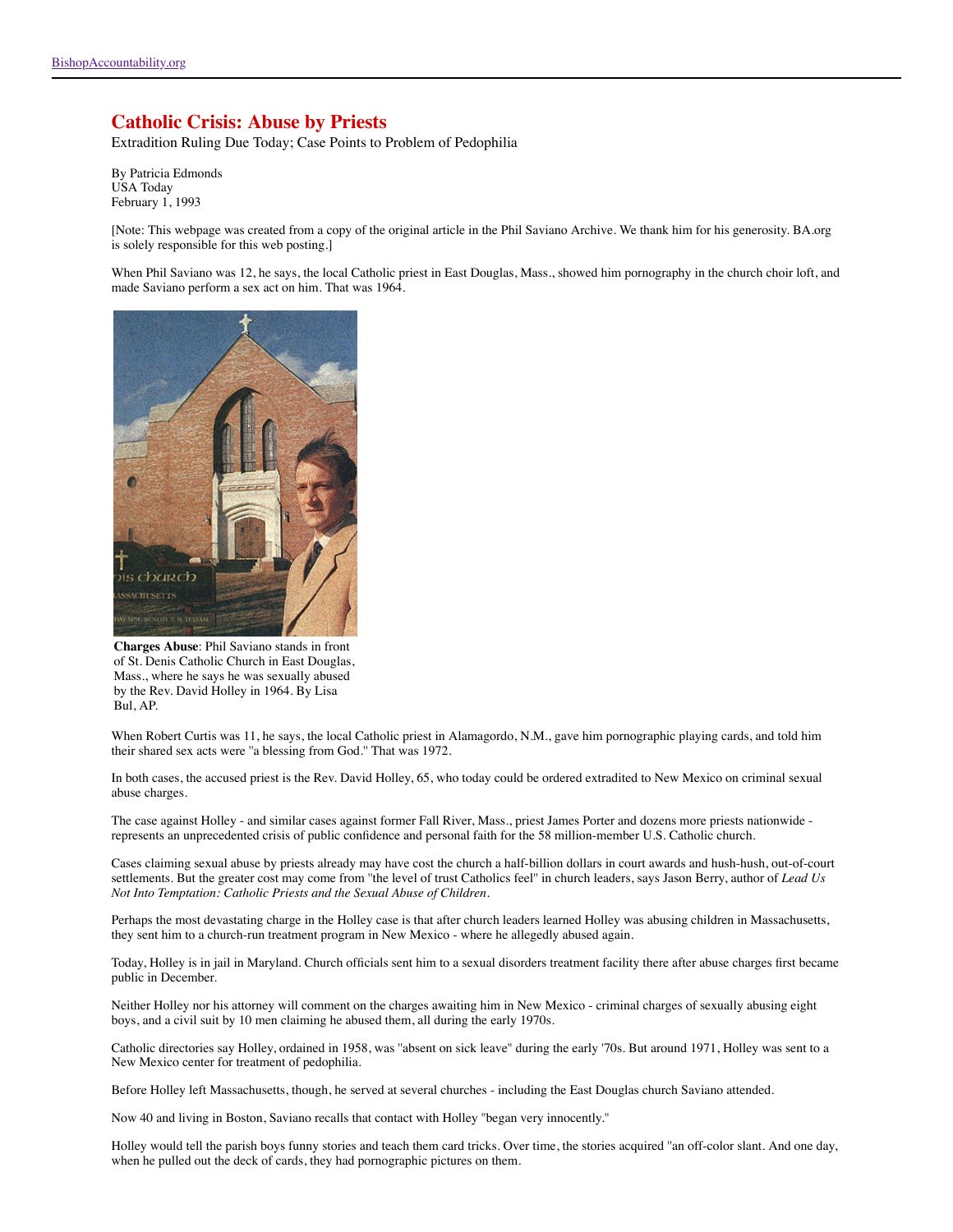''By the time we knew we were in a troubling situation with this guy, it was hard to figure how to get out. I remember feeling trapped.''

Saviano clearly remembers five sexual contacts with Holley - acts of masturbation and oral sex, sometimes with other children involved. In late 1965 when he learned Holley was leaving town, Saviano recalls, ''it was a really happy day.''

For 25 years, Saviano had ''no idea whether Father Holley was alive, where he was - or whether he had been stopped.'' Then in December he read news of the civil suit filed against Holley in New Mexico.

In the 1960s and '70s, bishops often sent priests with problems - alcoholism, emotional disturbances, pedophilia - to a New Mexico treatment center run by the Servants of the Paracletes religious order.



By Marty Baumann, USA TODAY

The program consisted mostly of prayer and meditation, some counseling - and chances for priests to work in area parishes if they were thought to have improved, says Elinor Burkett, who is writing a book on child sexual abuse by priests.

Alan Konrad, attorney for the Paracletes, would not comment on Holley's case. But he said that since 1977, priests undergoing pedophilia treatment - maybe 3 or 4 of the center's 30-45 patients at any one time - are not released for parish work.



**Hafermann**: Now 28, he says he was sexually abused at age 8. [Photo by] Steve Woit.

Joe Hafermann says that change came too late: In 1974, when he was 8, Hafermann says Holley made him have oral sex in the sacristy at St. Jude Mission Church in Alamagordo. Hafermann, now 28 and a loan officer in Minneapolis, is part of the civil case against Holley.

Robert Curtis, 33, also attended St. Jude. Now the Albuquerque attorney is party to both the civil and criminal cases against Holley.

Curtis, too, remembers the pornographic cards. He remembers Holley telling parish boys ''that as a priest, it was his job to teach us how to be men'' through the sex acts. And he remembers the priest warning, ''I have the authority as a priest to send you to hell if you ever tell.''

But in the mid-'70s, someone did tell. A couple told St. Jude's pastor, the Rev. Wilfrid Diamond, that Holley had molested their son.

Diamond confronted Holley, who he said admitted the molestation. Diamond told *The Rocky Mountain News* that he reported Holley to the Paracletes - and Holley then was transferred to a parish in Texas.

Diamond said Holley seemed ''kind of used to it, being moved from place to place'' after being accused.

Holley subsequently worked in Texas and New Mexico parishes and left ''victims up and down the Rio Grand Valley,'' says Bruce Pasternack, attorney in the civil case.

Holley moved into hospital chaplain work in the 1980s, last worked at a hospital in Denver and retired there in 1991, says Pasternack.

Pasternack calls it "astonishing" Worcester church officials "knew this man was a pedophile, and yet let him continue as a priest ... then sent him to the children and families of New Mexico without warning.''